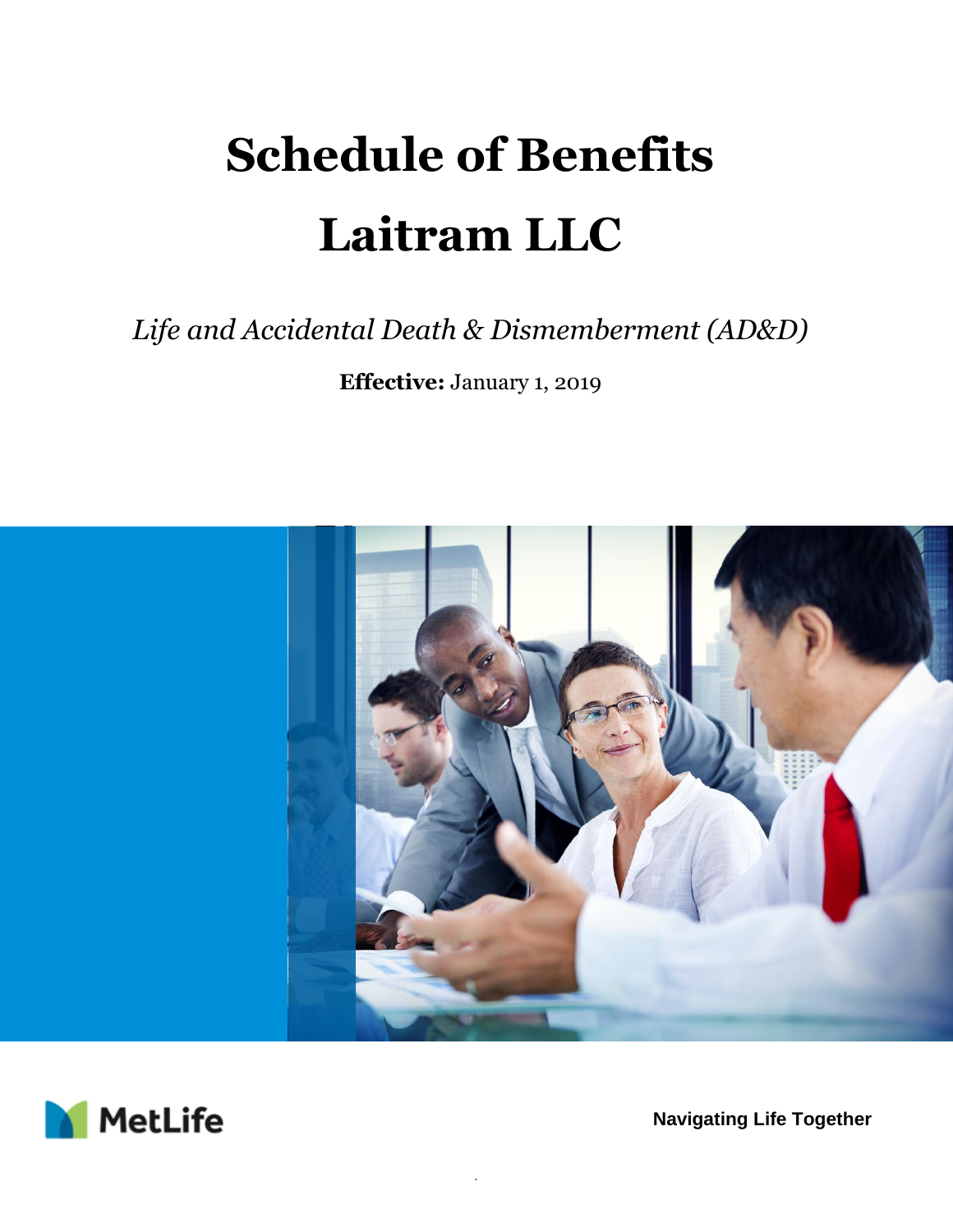| <b>Eligibility</b><br>Class 1                             | All active, full-time Employees of the Employer who normally work at least 30<br>hours per week, who are non U.S.-based employees working temporarily in an<br>assignment country, or non-U.S.-based Employees working in their country of<br>usual residence and designated by the Employer in writing delivered to the<br>Insurance Company as essential to the management of that country's operation<br>so long as the coverage of each such Employee by the Insurance company is<br>permitted by applicable law including the laws of the jurisdiction in which the<br>Employee resides, and who are not U.S. Nationals or Nationals of the<br>Netherlands, excluding all those on Dutch payroll.                                                                   |
|-----------------------------------------------------------|--------------------------------------------------------------------------------------------------------------------------------------------------------------------------------------------------------------------------------------------------------------------------------------------------------------------------------------------------------------------------------------------------------------------------------------------------------------------------------------------------------------------------------------------------------------------------------------------------------------------------------------------------------------------------------------------------------------------------------------------------------------------------|
| <b>Class 2</b>                                            | All active, full-time Employees of the Employer who normally work at least 30<br>hours per week and active, part-time Employees, who are Nationals of the<br>Netherlands working temporarily in an assignment country, or Nationals of the<br>Netherlands designated by the Employer in writing delivered to the Insurance<br>Company as essential to the management of that country's operation so long as<br>the coverage of each such Employee by the Insurance company is permitted by<br>applicable law including the laws of the jurisdiction in which the Employee<br>resides, excluding all those on Dutch Payroll.                                                                                                                                              |
| Class 3                                                   | All active, full-time Employees of the Employer who normally work at least 30<br>hours per week and active, on Dutch payroll, who are Nationals of the<br>Netherlands or the United States working temporarily in an assignment country,<br>or Nationals of the Netherlands designated by the Employer in writing delivered<br>to the Insurance Company as essential to the management of that country's<br>operation so long as the coverage of each such Employee by the Insurance<br>company is permitted by applicable law including the laws of the jurisdiction in<br>which the Employee resides.<br>Note: Local Nationals of Australia, Brazil, China, Japan, Mexico, the Russian<br>Federation and the United Kingdom working in their home country are excluded |
|                                                           | from coverage.                                                                                                                                                                                                                                                                                                                                                                                                                                                                                                                                                                                                                                                                                                                                                           |
| <b>Employee Contribution</b>                              | Non-Contributory                                                                                                                                                                                                                                                                                                                                                                                                                                                                                                                                                                                                                                                                                                                                                         |
| <b>Employee Basic Life and AD&amp;D</b><br><b>Benefit</b> | 2 X Base Annual Earnings rounded up to the next \$1,000, minimum \$50,000, up<br>to a maximum benefit of \$300,000                                                                                                                                                                                                                                                                                                                                                                                                                                                                                                                                                                                                                                                       |
| <b>Guaranteed Issue</b>                                   | \$300,000                                                                                                                                                                                                                                                                                                                                                                                                                                                                                                                                                                                                                                                                                                                                                                |
| <b>Employee Basic AD&amp;D Benefit</b>                    |                                                                                                                                                                                                                                                                                                                                                                                                                                                                                                                                                                                                                                                                                                                                                                          |
| Loss of:                                                  |                                                                                                                                                                                                                                                                                                                                                                                                                                                                                                                                                                                                                                                                                                                                                                          |
| Life                                                      | 100%                                                                                                                                                                                                                                                                                                                                                                                                                                                                                                                                                                                                                                                                                                                                                                     |
| <b>Both Hands or Both Feet</b>                            | 100%                                                                                                                                                                                                                                                                                                                                                                                                                                                                                                                                                                                                                                                                                                                                                                     |
| <b>Sight of Both Eyes</b>                                 | 100%                                                                                                                                                                                                                                                                                                                                                                                                                                                                                                                                                                                                                                                                                                                                                                     |
| <b>One Hand and One Foot</b>                              | 100%                                                                                                                                                                                                                                                                                                                                                                                                                                                                                                                                                                                                                                                                                                                                                                     |
| One Hand and the Sight of One Eye                         | 100%                                                                                                                                                                                                                                                                                                                                                                                                                                                                                                                                                                                                                                                                                                                                                                     |
| One Foot and the Sight of One Eye                         | 100%                                                                                                                                                                                                                                                                                                                                                                                                                                                                                                                                                                                                                                                                                                                                                                     |
| One Hand or One Foot                                      | 50%                                                                                                                                                                                                                                                                                                                                                                                                                                                                                                                                                                                                                                                                                                                                                                      |
| <b>Sight of One Eye</b>                                   | 50%                                                                                                                                                                                                                                                                                                                                                                                                                                                                                                                                                                                                                                                                                                                                                                      |
| <b>Age Reductions</b>                                     | Benefits reduce by 35% at age 65 and an additional 15% at age 70 and terminate                                                                                                                                                                                                                                                                                                                                                                                                                                                                                                                                                                                                                                                                                           |
|                                                           | upon retirement                                                                                                                                                                                                                                                                                                                                                                                                                                                                                                                                                                                                                                                                                                                                                          |
| <b>Termination</b>                                        | Upon termination, an employee may elect to convert their life coverage to an<br>individual life policy without having to supply medical evidence of insurability. The                                                                                                                                                                                                                                                                                                                                                                                                                                                                                                                                                                                                    |
|                                                           | employee must submit a written application and the first premium must be paid<br>within thirty-one (31) days after the insurance terminates.                                                                                                                                                                                                                                                                                                                                                                                                                                                                                                                                                                                                                             |

 $\sqrt{2}$